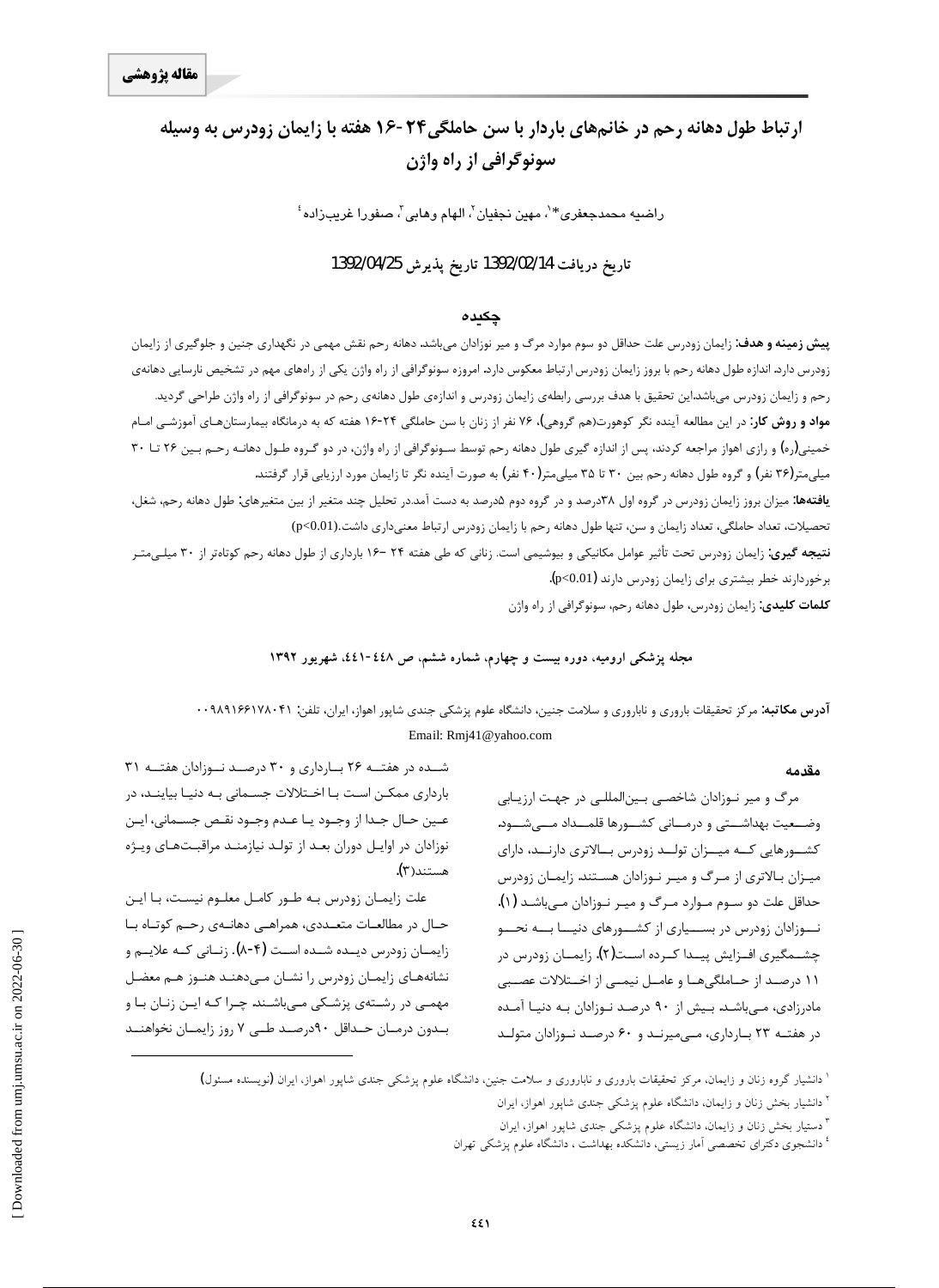روشهـاى اسـتاندارد ارزيـابى خطـر بـراى زايمـان زودرس شامل ثبت وبررسي انقباضات رحمي ومعاينات دهانيهي رحم در زنـان بـا تهديـد بـه زايمـان زودرس ارزش پـيش گـويي كنندەي ضعيفى بـه خصـوص در جمعيـتھـاي بـا خطـر يـايين دارنــد. در گذشــته بــراي بررســي وضــعيت دهانـــهي رحــم از معاینهی با دست استفاده میکردند. ایـن روش بـه فـرد انجـام دهنده وابستگی زیـادی دارد. در عـین حـال زنـان بـاردار چنـین کاری را خیلــی نمــیپذیرنــد. امــروزه ســونوگرافی از راه واژن یکی از راهصای مهـم در تشـخیص نارسـایی دهانـهی رحـم و زایمــان زودرس مـــیباشــد (۹). مزیــت ســـونوگرافی از راه واژن نسبت به معاينـه دستى، دقـت بالاتر و راحتـى بيشـتر بـراي زنان باردار است و مزيت آن نسبت به سونوگرافي شكمي در این است کـه در روش شـکمی مـیبایسـت مثانـه پـر باشـد. پـر بودن مثانـه طـول دهانـه رحـم را بـه طـور كـاذب بلنـدتر نشـان مـے دھـــد(۱۰-۱۰). ســـنجش طـــول دھانـــەی رحـــم نیازمنـــد مهارت ویژهای است. مےبایست فاصلهی میـان سـوراخ داخلـی و سوراخ خارجي تعيـين شـود(١٢). طـول دهانـهي رحـم از يـك توزيــع نرمــال برخــوردار اســت. ديــده شــده بــا كــاهش طــول دهانهی رحم خطـر نسـبی زایمـان زودرس بـه طـرز معنـیداری افزایش پیدا میکند(۱۳-۱۶).

طول دهانه ی رحم و زایمان زودرس مهتوانند در جمعیتهای گونـاگون متفـاوت باشـند و بـه میـزان زیـادی بـه تغذیه و نژاد و عوارض مامـایی بسـتگی دارنـد (۱۷). بـا توجـه بـه اینکـه تـا کنـون مطالعـهای در مـورد بررسـی رابطـهی زایمـان پیش از موعد و انـدازەی طـول دهانــهی رحـم بــا ســونوگرافی از راه واژن در اسـتان خوزسـتان انجــام نشــده در صــدد انجــام بررسي فوق برآمديم.

## **مواد و روش کار**

مطالعه حاضر یک بررسی همگروهی آینده نگر است که در آن ۷۵ نفر از زنان باردار مراجعه كننده به درمانگاه زنان بیمارستانهای امام خمینی (ره) و رازی اهواز در سال ۱۳۸۹، که سن حاملگی آنان بین ۲۴-۱۶ هفتهی بارداری بود و برای معاینه دورهای به درمانگاه مراجعه کرده بودند مورد مطالعه قرار گرفت. در صورت تمایل به شرکت در مطالعه، از آنها رضایت نامهی کتبی اخذ گردید.

بعد از دريافت و ثبت اطلاعات دموگرافيک مادران باردار و نيز اطلاعات مربوط به وضعيت بارداري، سونوگرافي از راه واژن انجام شد. سن حاملگي، بر اساس اولين روز آخرين قاعدگي و سونوگرافي سه ماهه اول محاسبه و طول دهانهی رحم بر حسب میلی متر و

زمان زایمان بر حسب هفته در چک لیست ثبت گردید. تمام موارد سونوگرافی در بخش رادیولوژی بیمارستان امام خمینی(ره)، توسط یک متخصص سونوگرافی و با استفاده از دستگاه سونوگرافی مدیسن ویتن (v10) انجام شد. سیس به دو گروه اول با طول دهانهی رحم ۳۰-۲۶ میلی متر و گروه دوم زنان با طول دهانهی رحم ٣٠ تا ٣٥ ميلي متر تقسيم شدند و تا زمان زايمان پي گيري شدند. منظور از زایمان زودرس در این مطالعه، زایمان قبل از هفتهي ٣٧ بارداري است.

معيارهاي خروج مطالعه:

زنان با طول دهانهی رحم کوچکتر از ٢۶ میلی متر و در ضورت داشتن عوامل خطرساز شناخته شده براى زايمان زودرس شامل: دوقلويي، سابقه كندگى جفت، زايمان زودرس قبلى، پرهاکلامپسی، پلی هیدروامینوس، داشتن عفونت ادراری همزمان و كوريوآمنيونيت از مطالعه خارج شدند. آناليز آما<sub>دي</sub>:

برای تجزیه و تحلیل اطلاعات توصیفی از شاخص فراوانی نسبی و برای تحلیل فرضیات پژوهش، خطر نسبی محاسبه گردید. جهت بررسی ارتباط بین متغیرهای مورد مطالعه و زودرس بودن نوزاد از رگرسیون لوژستیک استفاده شد. از آزمون تساوی نسبت جهت مقایسه نسبت زایمان زودرس در دو گروه از زنان استفاده گرديد. از نرم افزار آماري spss19 براي تحليل دادهها استفاده شد. نمودار ROC نيز جهت ارزيابي قدرت پيشگويي مدل با استفاده از نرم افزار آماری Stata(11) رسم شد.

# **مافت**ەھا

در این مطالعه با استفاده از آزمون تساوی نسبت، نسبت زایمان زودرس در گروه اول با طول دهانهی رحم۲۶-۳۰ میلی متر، برابر ٣٨درصد و در گروه دوم با طول دهانهى رحم ٣٠-٣٥ میلی متر، برابر ۵درصد به دست آمد. و به طور مشخص وقوع زایمان زودرس در این گروهها اختلاف معنیداری را نشان دادند. (P=0.000). تعداد ٨ بيمار (٨٠%) با طول سرويكس ٣٠-٢۶ میلی متر و ۲ بیمار (۲۰%) با طول سرویکس ۳۵-۳۰ میلی متر زايمان قبل از ٣۴ هفته داشتند (جدول شماره ١).

از آزمون تساوی نسبت در سه گروه سنی زنان جهت مقایسه نسبت زایمان زودرس استفاده شد. که نسبت زایمان زودرس در گروه اول (گروه سنی زیر ۲۰ سال)۲۱،۲درصد و در گروه دوم (گروه سنی ۳۵- ۲۰ سال)برابر ۱۸،۴درصد و در گروه سوم (گروه سنی بالاتر از ۳۵ سال)۹،۱درصد به دست آمد. و به طور مشخص وقوع زایمان زودرس در بین این سه گروه اختلاف معنیداری را نشان نداد (P=0.156).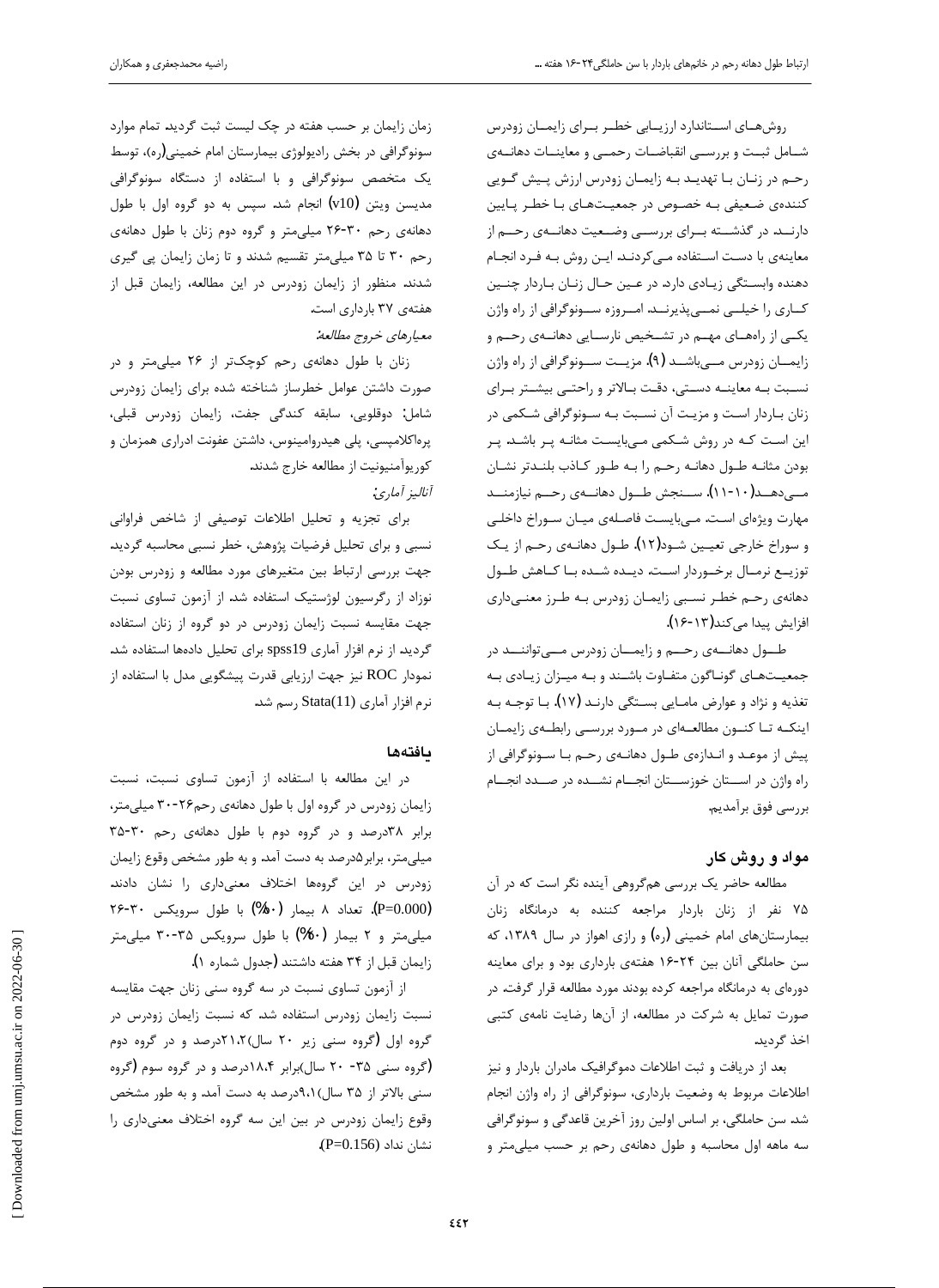مقايسه نسبت زايمان زودرس در دو گروه از زنان شاغل و خانه دار نشان میدهد که نسبت زایمان زودرس در گروه اول (شاغل) برابر ۴۳،۲درصد و در گروه دوم (خانه دار) برابر گ۵۶٬۸درصد به دست آمد. و به طور مشخص وقوع زایمان زودرس در گروه یک و دو اختلاف معنیداری را نشان نداد (P=0.568).

نسبت زايمان زودرس در گروه اول (سطح تحصيلي راهنمايي و پایین تر) برابر ۲۵،۶درصد و در گروه دوم (سطح تحصیلی دبیرستان) برابر ۵۱،۳درصد و در گروه سوم (سطح تحصیلی کارشناسی و بالاتر)۲۳،۱درصد به دست آمد. و به طور مشخص وقوع زودرس در بين اين سه گروه اختلاف معنىدارى را نشان  $(P=0.155)$  .نداد.

نسبت زایمان زودرس در گروه اول (بدون حاملگی قبلی) برابر ۰/۰درصد و در گروه دوم (با سابقهی یک بار حاملگی قبلی) برابر ۲۰درصد، در گروه سوم (با دو بار حاملگی قبلی)۲۳درصد و در گروه چهارم (با سابقه حاملگی بیش از دو بار)۳۸درصد به دست آمد. و به طور مشخص وقوع زایمان زودرس در بین این سه گروه (P=0.245).bře اختلاف معنى داري را نشان نداد

نسبت زايمان زودرس در گروه اول (بدون زايمان قبلي) برابر ٠٠/٠درصد و در گروه دوم (يا سابقهى يک بار زايمان قبلى) برابر ۲۸/۲درصد، در گروه سوم (با دو بار زایمان قبلی)۲۵درصد و در گروه چهارم (با سابقه زایمان بیش از دو بار)۲۷/۵درصد به دست آمد. و به طور مشخص وقوع زایمان زودرس در بین این سه گروه اختلاف معنى دارى را نشان نداد.(P=0.08)

نتايج حاصل از برازش رگرسيون لوژستيک (جدول شماره ٢) بر روی دادهها نشان داد که متغیرهای سن، تعداد بارداری قبلی، تعداد زايمان قبلي، شغل و تحصيلات مادر تأثيري در زودرس بودن نوزاد ندارد و تنها متغير معنى دار، طول دهانه رحم مى باشد با ضريب .2.348=βError! Bookmark not defined. ريسك زایمان زودرس در مادران با طول دهانه رحم ٢۶-٣٠ميلي متر، ١٠ برابر ريسك زايمان زودرس در مادران با طول دهانه رحم ٣٠-٣۵ میلی متر می باشد (O.R=10). خطر نسبی زایمان زودرس برابر ۴،۳۲ مے باشد.

در جدول شماره ۳ حالات مختلف طول سرويكس با استفاده از تحليل حساسيت، ارائه شده است. كه با توجه به نتايج آن بهترين نقطه ٣٠ ميلي متر مي باشد.

|        | $-$   | $-$            | $\sim$ , $\sim$ $\sim$ $\sim$ $\sim$ $\sim$ $\sim$ $\sim$ |                 |
|--------|-------|----------------|-----------------------------------------------------------|-----------------|
|        |       |                | طول سرويكس                                                |                 |
|        |       | $YS-T$ .       | $\mathbf{r}\cdot\mathbf{-\Delta}\mathbf{r}$               | کل              |
|        | تعداد | $\pmb{\wedge}$ | ٢                                                         | $\mathcal{N}$   |
| پرەترم | درصد  | $\lambda$ .    | $\mathbf{r}\cdot$                                         | $\cdots$        |
|        | تعداد | ۲۸             | $\tau\lambda$                                             | ۶۶              |
| ترم    | درصد  | 4177           | $\Delta V/\gamma$                                         | $\mathcal{L}$ . |
| کل     | تعداد | ۳۶             | $\mathfrak{r}$ .                                          | ٧۶              |
|        | درصد  | $f\vee f$      | $\Delta \Upsilon/\varsigma$                               | $\mathcal{L}$ . |

ŽŚſřźŝ ƭźţƵźěƱŚưƿřŻƽŶƴŝƮǀƀƤţ Cut point=34 wks **:(æ) ƵŹŚưƃ ƩƹŶū**

j

ج**دول شماره (۲)**: ضرايب و نتايج آزمون برازش مدل

| O.R   | P-value                      | درجه آزادی | انحراف استاندار د | ضريب    |                      |
|-------|------------------------------|------------|-------------------|---------|----------------------|
| ۶۶۲ . | $\cdot$ / $\cdot$ $\cdot$    |            | ۱۵۶۱.             | ۲۳۴۸    | طول سرويكس(گروەبندى) |
| ۰/۵۴۲ | $\cdot$ / $\cdot$ Y $\Delta$ |            | $.$ I $\epsilon$  | $-1915$ | ثاىت                 |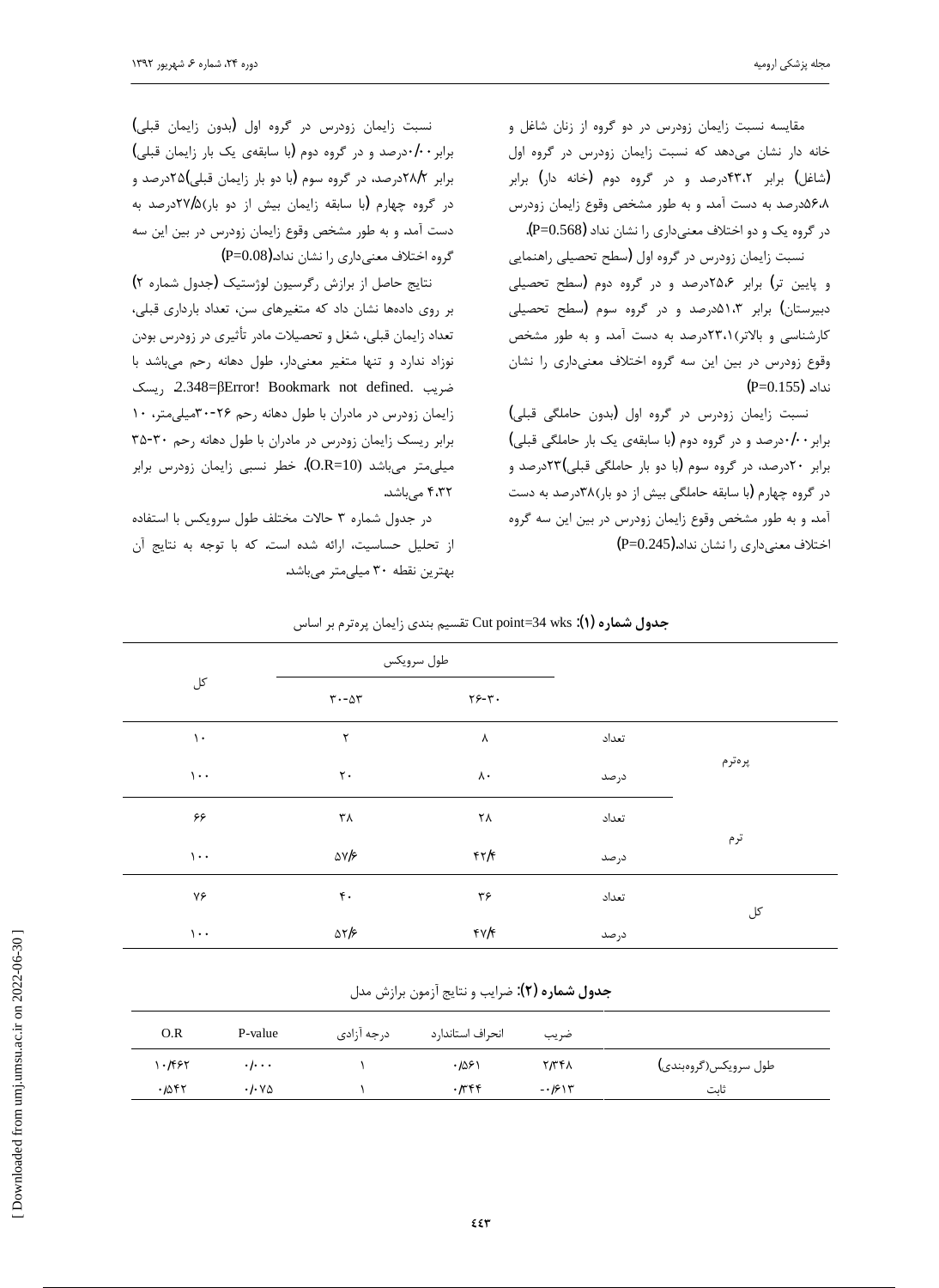| Cutpoint                            | Sensitivity                       | Specificity               | Correctly Classified |
|-------------------------------------|-----------------------------------|---------------------------|----------------------|
| $(>=$ YY)                           | $\cdot \cdot \cdot$ /             | $\cdot \cdot \cdot /$     | Yf.1Y/               |
| $(>=$ $\uparrow \uparrow \uparrow)$ | 98.44%                            | 17.17/                    | $Yf \Lambda Y$       |
| $(>= 19)$                           | 97.70/                            | /۲۸.۴۶                    | Y9.5Y/               |
| $(>=\mathbf{r}\cdot)$               | 11 YY                             | $56$ \ $\cdot$ /          | $\lambda Y.1Y/$      |
| $(>= r \)$                          | $\lambda \cdot \gamma$ $\gamma$ / | 99.9                      | <b>YS.AY/</b>        |
| $(>= r r)$                          | $Y\Delta \cdot \cdot /$           | 99.94/                    | $YYA\Delta/$         |
| $(>= r r)$                          | 99.4                              | 99.77/                    | 99.19/               |
| $(>=$ $\uparrow \uparrow$ )         | 9.1                               | Y5.91                     | 55.9.7               |
| $(>=\tau \Delta)$                   | 51.93%                            | Y5.91                     | 54.01/               |
| $(>=\mathbf{Y}\mathbf{P})$          | <b>AA.95%</b>                     | $\lambda Y \cdot \Delta/$ | 99.1                 |
| $(>=$ YY)                           | $\Delta$ $\cdot$ $\Lambda$ 9 $/$  | 4551/                     | 91.09/               |
| $(>=\tau \lambda)$                  | $f \cdot \Lambda$ /               | 4551/                     | /۵۳.۶۴               |
| $(>= r \cdot 9)$                    | $Y \cdot Y$ ۶/                    | 9Y.99/                    | 47.6X                |
| $(>=\mathbf{f}\cdot)$               | 1579/                             | $\cdot \cdot \cdot$ /     | Y5.57/               |
| $(>=f1)$                            | 4.49                              | $\cdots$                  | /۲۹.۱۴               |

جدول شماره (۳): مقادیر مختلف Cut point طول سرویکس و حساسیت و ویژگی متناظر



نمودار ROC: جهت بررسي قدرت پيش بيني مدل

زایمان زودرس در گروه اول با ۳۸درصد، به طور معنیداری بیشتر از گروه دوم با ۵درصد بود. در مطالعهیIams و همکاران میزان بروز زایمان زودرس در زنان با طول دهانهی رحم بلندتر از ۳۵ میلی متر ۳/۵ برابر کمتر

این مطالعه که جهت مقایسه نسبت زایمان زودرس با طول دهانه رحم در دو گروه از زنان با طول دهانهی رحم ۲۶-۳۰ و ۳۰-۳۵ میلی متر انجام شد، نشان داد که به طور مشخص احتمال

بحث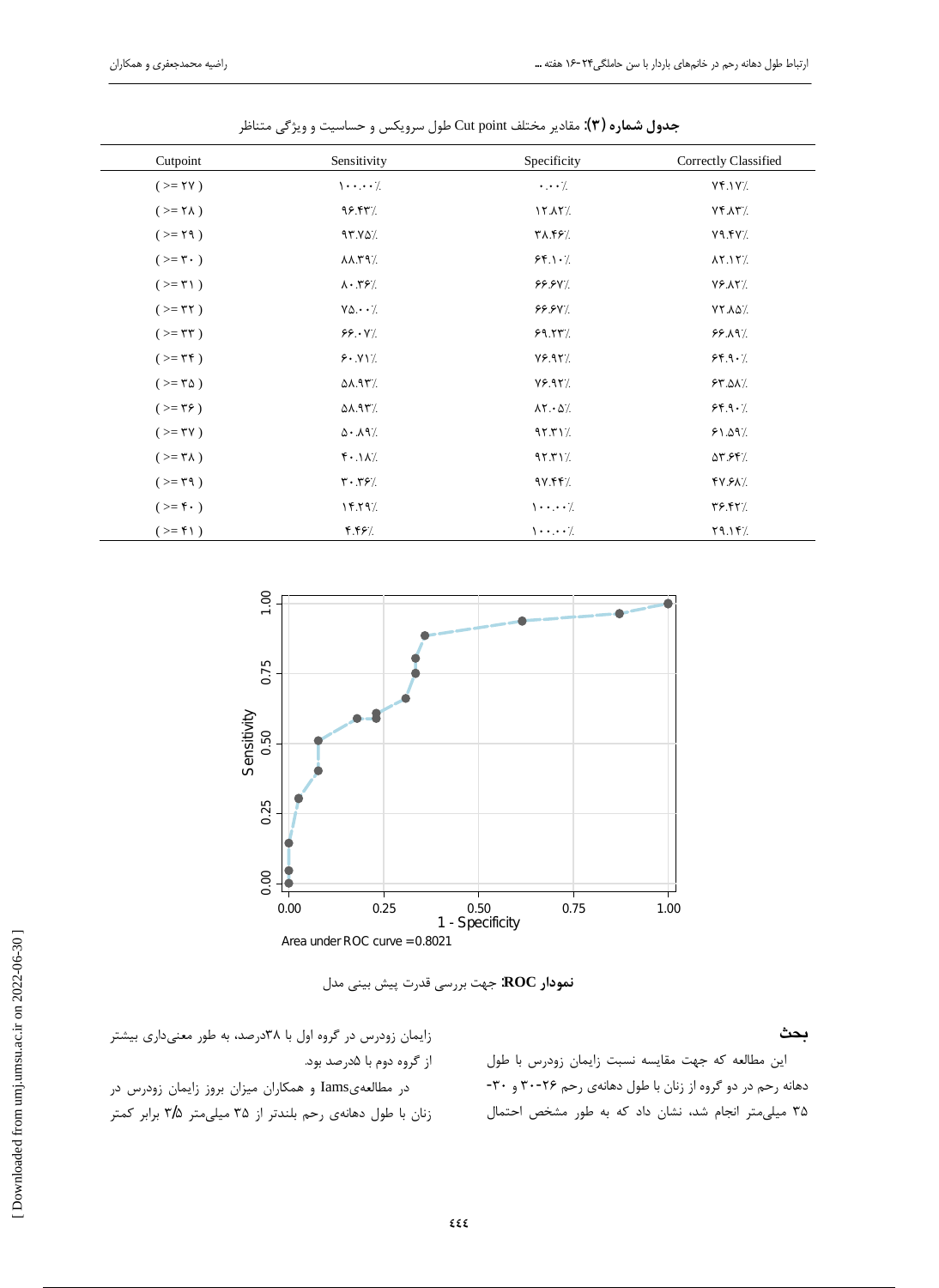دچار زايمان زودرس شده بودند(۱۳). در مطالعهی Naim و همکاران نقطهی برش ۳۰ میلیمتر در نظر گرفته شده بود و بروز زایمان زودرس در زنان با طول دهانهی رحم بلندتر از ۳۰ میلی متر ۱۱ درصد بود(۱۸). در حالی که در زنان با طول دهانهی رحم كوتاهتر از ٣٠ ميلى متر، اين ميزان ٢٣ درصد بود. در مطالعهى قاسمی و همکاران بروز زایمان پیش از موعد در زنان با طول دهانهی رحم کوتاهتر از ۳۵ میلی متر ۱۷/۳ درصد بود در حالی که  $\mathcal{P}$ در زنان با طول دهانهی رحم بلندتر از ۳۵ میلی متر این میزان درصد بود.

آنچه به وضوح در تمام این مطالعات مشاهده میشود افزایش میزان زایمان زودرس همزمان با کاهش طول دهانهی رحم میباشد. البته میزان بروز زایمان زودرس در این مطالعات متفاوت میباشد که علل مختلفی را میتوان برای آن ذکر کرد. باید دید امر پیگیری بیماران در این مطالعات به چه صورتی انجام گرفته و تعيين زمان زايمان با چه دقتي صورت پذيرفته است.

در مطالعه ما، مقايسه نسبت زايمان زودرس در سه گروه از زنان با گروه سنی زیر ۲۰، ۳۵-۲۰ و بالای ۳۵ سال انجام شد که نسبت زايمان زودرس در گروه اول (گروه سنى زير ٢٠ سال) برابر ٢،٢١ درصد و در گروه دوم (گروه سنی ٣۵- ٢٠ سال)برابر ۱۸،۴درصد و در گروه سوم (گروه سنی بالاتر از ۳۵ سال) ۹،۱درصد به دست آمد. و به طور مشخص وقوع زایمان زودرس در بین این سه گروه اختلاف معنیداری را نشان نداد. مشابه همین نتايج در مطالعه قاسمي و همكاران به دست آمد<sup>۹</sup>'.

در مطالعه ما، سطح سواد و شغل، تعداد زايمان و حاملگى قبلی زنان باردار هم با وقوع زایمان زودرس رابطهی معنیداری نداشتند. تفاوتی که وجود داشت در سطح کلی سواد در زنان مطالعهی اخیر است. سطح سواد زنان نسبت به مطالعات دیگر در شطح پایینتری قرار دارد. در هر حال در هیچ یک از مطالعات ارتباط معنى دارى بين سطح سواد و وقوع زايمان زودرس وجود نداشت.

در مطالعهی قاسمی و همکاران برای طول دهانهی رحم ۳۵ میلیمتر، حساسیت ۷۲ درصد و ویژگی ۵۴ درصد به دست آمد(۱۹). در مطالعه Guzman و همکاران برای طول دهانهی رحم ۲۵ میل<sub>ک</sub>متر حساسیت ۷۶ درصد به دست آمد(۲۰). در مطالعه Berghella و همكاران، نقطهى برش ۲۵ ميلي متر در نظر گرفته شده بود. بعد از انجام مطالعه مشخص شد، میزان بروز زایمان زودرس در زنان با طول دهانهی رحم کوتاهتر از ۲۵ میلی متر برابر ۳۷ درصد و در زنان با طول دهانهی رحم بلندتر از ۲۵ میلی متر

برابر ٨ درصد بوده است. براى طول دهانهى رحم ٢۵ ميلى متر، حساسیت ۷۴ درصد و ویژگی ۷۰ درصد به دست آمد(۲۱). حساسيت ۵۹درصد و ويژگى ۷۷درصد با استفاده از سطح زير نمودار ROC، قدرت پیش بینی مدل، مورد ارزیابی قرار گرفت که این مقدار برابر است با ۰٬۸۰ که نشان دهنده قدرت مدل برازش شده میباشد. مطالعه ما با مطالعه Berghella و قاسمی و Guzman همخوانی دارد .

## **نتيجه گيري**

j

زایمان زودرس با اندازه گیری طول دهانهی رحم در هفتـهی ۲۴-۱۶ قابل پیش بینی است. با کاهش اندازهی طول دهانهی رحم احتمال بروز زايمان زودرس افزايش پيدا مى كند. زايمان زودرس با سن و شغل و تعداد حـاملگي و تعـداد زايمـانهـاي قبلـي ارتبـاط معنىدارى ندارد.

پيشنهادات:

به نظر میرسد با توجه به تفاوتهای موجود در نتایج مطالعات مشابه، انجام مطالعات با حجم نمونهي بـالاتر و انجـام سـونوگرافي متعدد برای بیماران در طـول حـاملگی در تعیـین نقطـهی بـرش صحیح کمک کننده خواهد بـود. در صـورت امکـان در مطالعـهای جامع عوامل مكانيكي و بيوشيميايي در كنار هم مورد بررسي قرار گیرند و میزان اثر گذاری آنها تعیـین شـده و ارزش پـیشگـویی کنندهی هر کدام محاسبه شود. محدوديتها:

محدودیتهای این مطالعـه، عـدم همكـاری تعـدادی از زنـان باردار براي پيگيري زمان زايمان و عـدم أگـاهي صـحيح در مـورد زمان آخرين قاعدگي آنها، عدم تمايـل زنـان بـاردار بـراي انجـام سونوگرافی از راهواژن به دلیل ترس آنها از نظر وقوع عوارض برای جنین و عدم بررسی سایر عوامل زایمان زودرس همزمان بـا طـول دهانه رحم بود.

# **تشکر و قدردانی**

این مقاله برگرفته از پایان نامه دسـتیاری دکتـر الهـام وهـابی میباشد. بدین وسیله از معاونت پژوهشی دانشگاه علـوم پزشـکی و خانم ريحانـه پاريـابيزاده كارشـناس مركـز تحقيقـات بـارورى و ناباروری و سلامت جنین و پرسنل محترم درمانگاههای امام خمینی(ره) و رازی که ما را در انجام ایـن تحقیـق و نگـارش ایـن مقاله ياري كردند تشكر و قدرداني ميكنيم.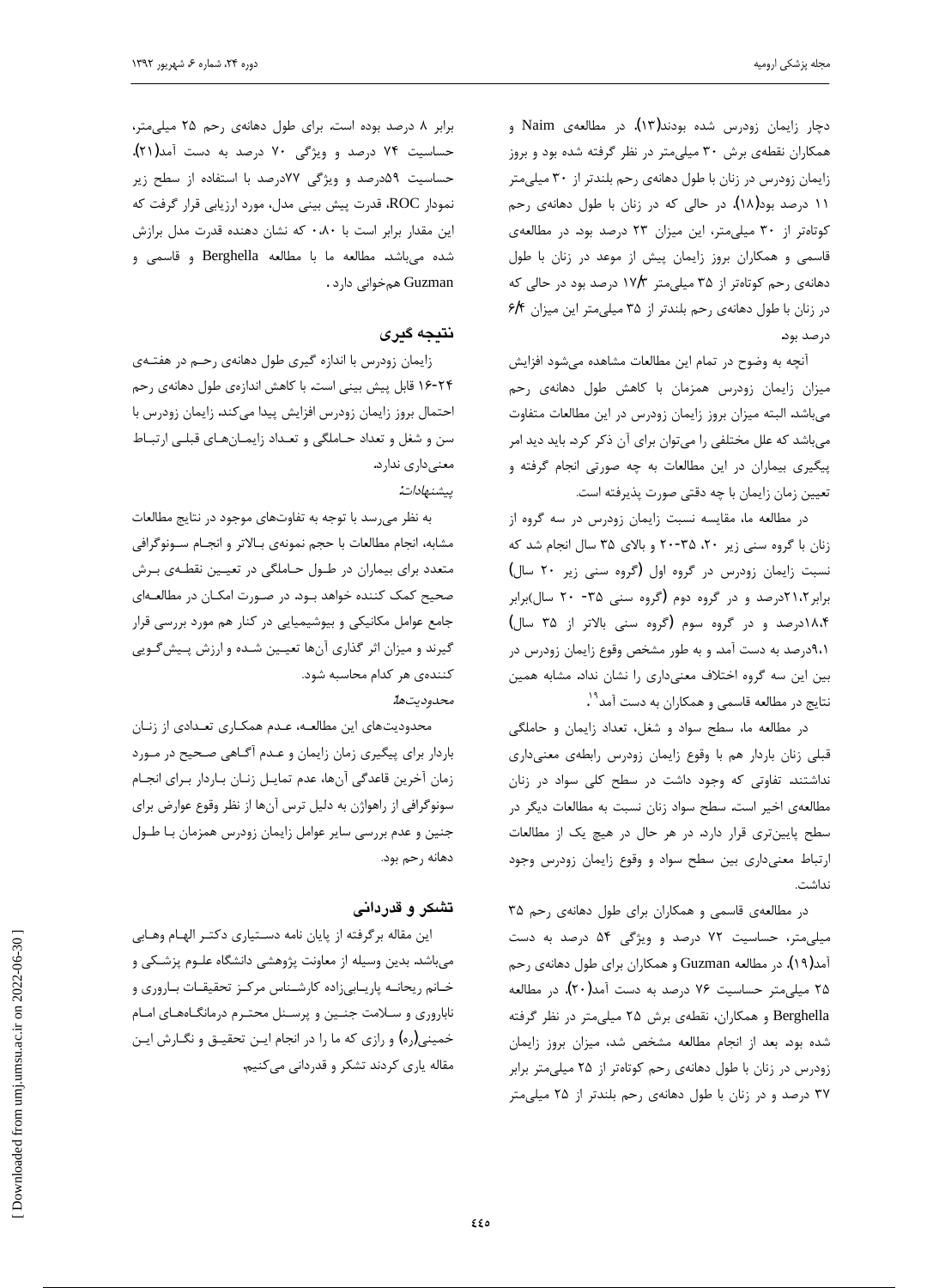#### **References:**

- Botsis D, Makrakis E, PapagianniV. The value of  $1.$ cervical length and plasma proMMP-9 levels for the prediction of preterm delivery in pregnant women presenting with threatened preterm labor. Eur J Obstet Gynecol Reprod Biol 2006;128(1-2): 108-12.
- $2.$ Emily A, DeFranco DO. Improving the screening accuracy for preterm labor: is the combination of fetal fibronectin and cervical length in symptomatic patients a useful predictor of preterm birth? A systematic review. Am J Obstet Gynecol 2013; 208(3): 233-6.
- Ekele B, Airede L. Cervical cerclage for  $\mathcal{R}$ prevention of preterm delivery in women with short cervix. The LANCET 2004; 363(9424): 1849-53.
- $\overline{4}$ . Ness A, Visintine J, Ricci E, Berghella V. Does knowledge of cervical length and fetal fibronectin affect management of women with threatened preterm labor? A randomized trial. Am J Obstet Gynecol 2007;197(4): 426-7.
- 5. Sotiriadis A, Kavvadias A, Papatheodorou S, Paraskevaidis E, Makrydimas G. The value of serial cervical length measurements for the prediction of threatened preterm labour. Eur J Obstet Gynecol Reprod Biol 2010;148(1): 17-20.
- 6. Naim A, Haberman S, Burgess T, Navizedeh N, Minkoff H. Changes in cervical length and the risk of preterm labor. Am J Obstet Gynecol 2002;186(5): 887-9.
- Tekesin I, Hellmeyer L, Heller G, Römer  $7.$ A, Kühnert M, Schmidt S. Evaluation of quantitative ultrasound tissue characterization of the cervix and cervical length in the prediction ofpremature delivery  $for$ patients with spontaneous preterm labor. Am J Obstet Gynecol 2003;189(2): 532-9.
- Gillet 8. Rozenberg P. Ville Y. A, Transvaginalsonographic examination of the

cervix in asymptomatic pregnant women: review of the literature. Ultrasound Obstet Gynecol 2002;19(3): 302-11.

- 9. Cunningham F, Kenneth L, Steven L, Bloom J, Hauth L, Gilstrap K. Preterm Birth .Williams's Obstetrics. 22<sup>nd</sup> ed. New York: McGraw-Hill s; 2005. P.860-2.
- 10. MohamadJafari R, Najafian M. Transvaginal Sonography And Cervical Length Changes In Normal Pregnancy. Pak J Med Sci 2009;25(2):  $222 - 5.$
- 11. Gramellini D, Fieni S, Molina E, Berretta R, Vadora E. Transvaginalsonographic cervical length changes during normal pregnancy. J Ultrasound Med 2002 ;21(3): 227-32.
- 12. Palma RS, Fonseca MM, Stein NR, Schmidt AP, Magalhaes JA. Relation of cervical length at 22-24 weeks of gestation. Brazilian J Med Biolog Res 2004; 5: 737-44.
- 13. Iams JD, Goldenberg RL, Meis PJ, Mercer BM, Moawad A, Das A, et al. The length of the cervix and the risk of spontaneous preterm delivery. New England J Med 1996; 334(9): 567-72.
- 14. Cook CM, Ellwood DA. The cervix as a predictor of preterm delivery in 'at-risk' women. Ultrasound Obstet Gyneco 2000;15(2): 109-13.
- 15. Hibbard JU, Tart M, Moawad AH. Cervical length at 16-22 week gestation and risk for preterm delivery. Obstetrics Gynecol 2000;96(6): 972-8.
- 16. Carvalho MH, Bittar RE, BrizotMde L, Bicudo C, Zugaib M. Prediction of preterm delivery in the second trimester. Obstet Gynecolo 2005;105(3): 532-6.
- 17. Scheerer LJ, Bartolucci L. Ultra sonography in obstetrics and Gynecology. Ultrasound evaluation of the cervix. In: Callen PW. 4<sup>th</sup> ed. Philadelphia: W.B. Sounders Company; 2003. 577-83.
- 18. Naim A, Haberma Sh, Burgess T, Navizedeh N, Minkoff H. Changes in cervical length and the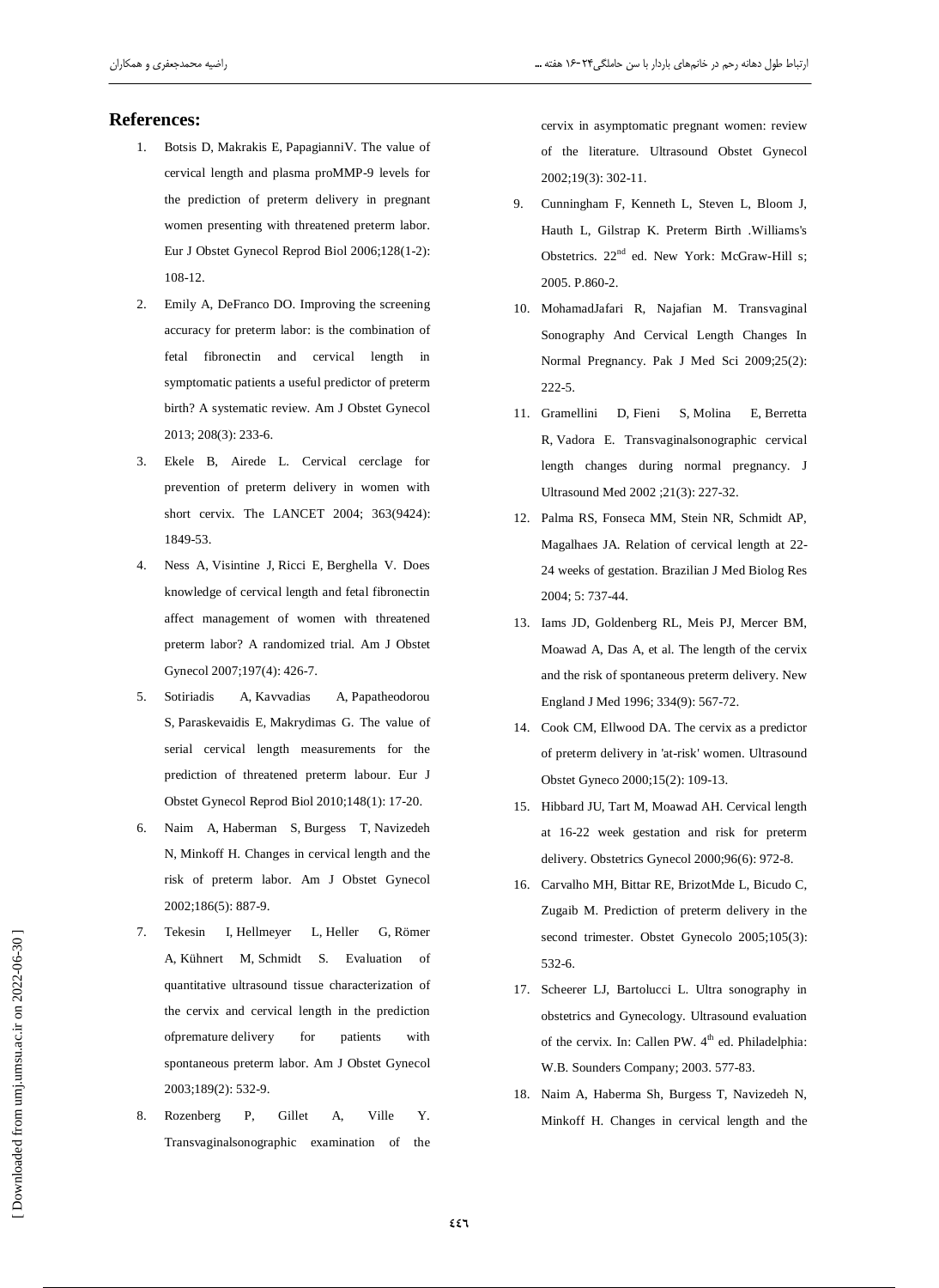risk ofpreterm labor. Am J Obdtet Gynecol 2002;186(5): 887-9.

- 19. Ghasemi A, Alimohammadian Sh, Davati A. Relationship between preterm labor and the length of the cervical canal. Payesh 2006;5(3): 177-84.
- 20. Guzman ER, Walters C, Ananth CV, Benito CW, Palermo A, Vintzileos AMcc. A comparison of sonographic cervical parameters in predicting spontaneous preterm birth in high-risk singleton

Obstet gestations. Ultrasound Gynecol 2001;18(3): 204-10.

21. Berghella V, Daly SF, Tolosa JE, DiVito MM, Chalmers R, Garg N, et al. Prediction of pretermdelivery with transvaginal ultrasonography of the cervix in patients with high-risk pregnancies: does cerclage prevent prematurity. Am J Obstet Gyneco 1999;181(4): 809-15.